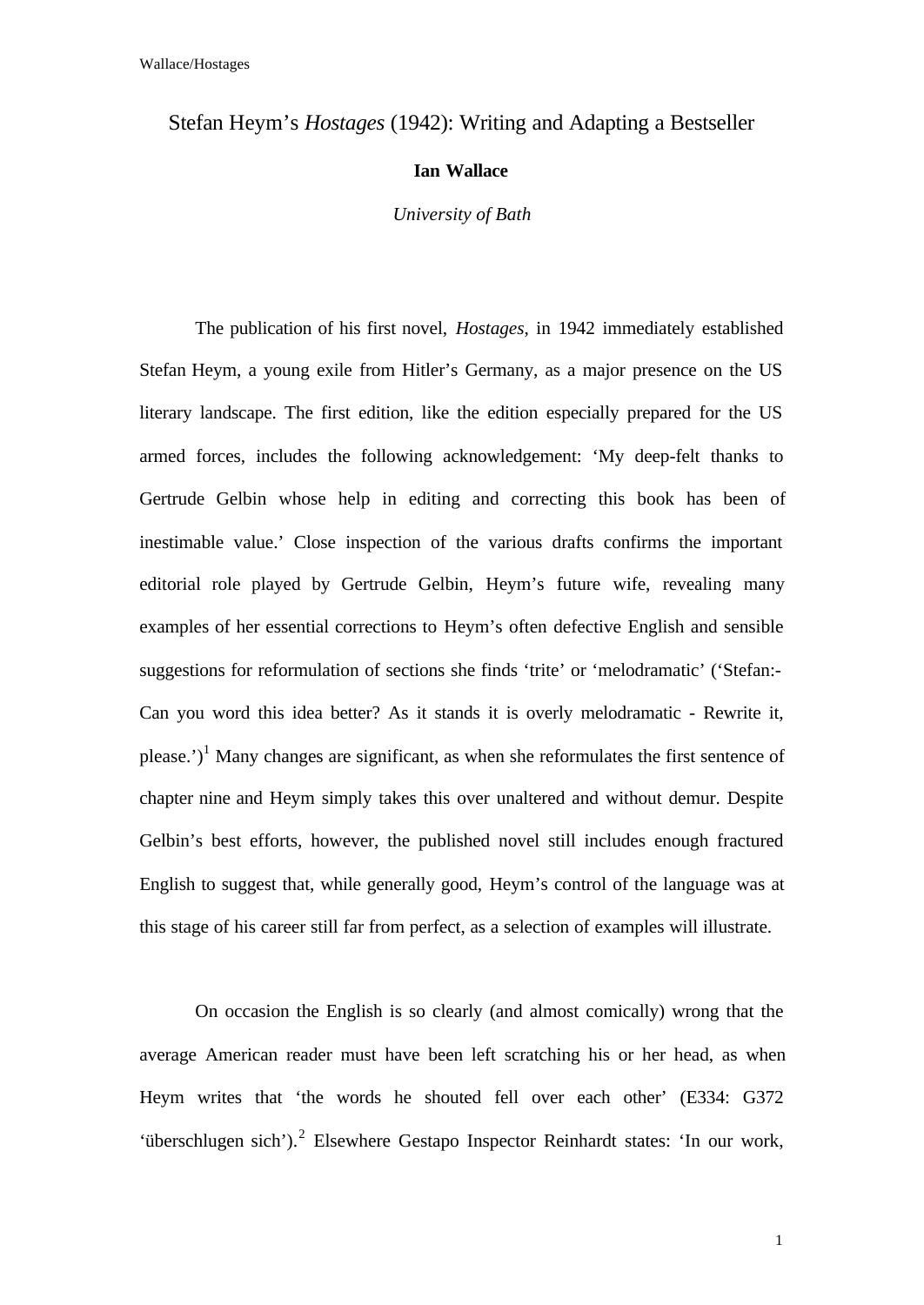you know, we have so little time for the amenities […]' (E136: G156 '[…] die gewöhnlichen Formen der Höflichkeit'. 'Formalities' or 'proprieties' would seem more appropriate here than 'amenities'.) At one point Reinhardt is also confusingly said to be 'looking forward' (E39) to a disagreeable meeting with Reichsprotektor Heydrich, but the German version ('entgegensehen': G47) makes it clear that 'anticipating' would be more appropriate. As regards other characters in the novel, Prokosch 'blusters and brags while his foundation is splitting' (E120: G139: 'dabei geht bereits alles, worauf er sich stützt, in die Brüche') and 'Lobkowitz, hardly raising his voice, threw his answer' (E121: G140: 'fuhr fort, fast ohne seine Stimme zu erheben'). Brutal Nazi interrogation is misleadingly described as merely 'quizzing people' (E23; G30: 'die Leute verhören'). Reinhardt regards himself as an expert in 'soul-searching' (E295: 'analysis' would clearly be more appropriate, as the German translation shows - 'Analytiker', G331), and 'principles of morale' (E245) should read 'moral principles' (G281: 'moralische Prinzipien'). Sometimes a strange piece of English stems from a literal translation of a German expression (E145: 'having played all his registers'; G167: 'der nun schon alle Register gezogen hatte', for which 'having already tried everything' might be a more appropriate rendering), sometimes it is difficult to identify any such derivation ('They're rising now to ride your heart, Goddamn you': E342. This is simply cut in the German version).

For all Gelbin's efforts, then, it is evident that the English version of the novel is seriously blemished. This is no doubt accounted for by the rush in 1942 to get this potential bestseller out into the market as quickly as humanly possible. It is difficult to avoid the conclusion, however, that Heym was very badly served in this respect by a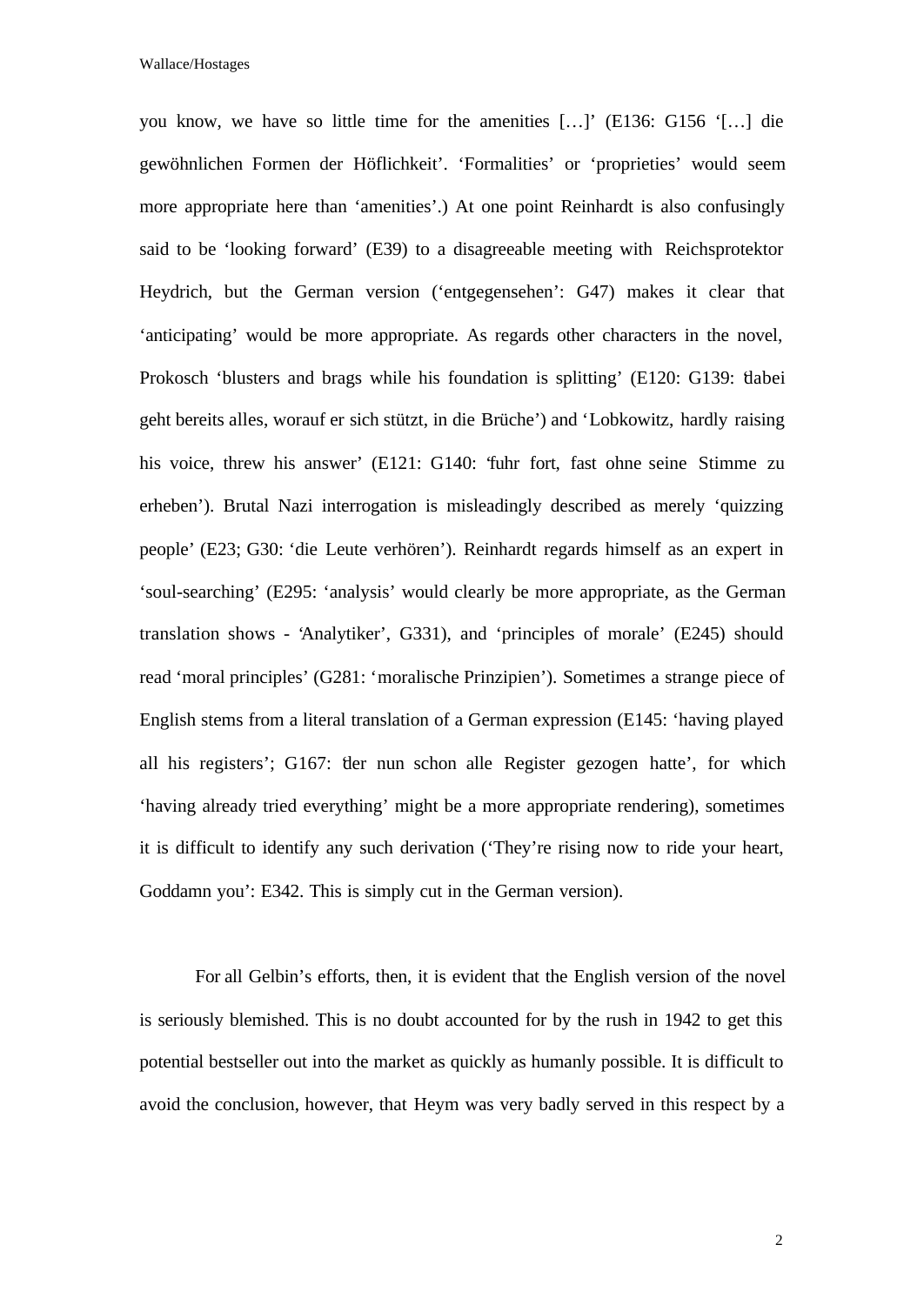publisher with a duty to ensure that the book - written by an exile with a good but imperfect grasp of English - was properly edited by a competent native speaker.

Heym is justifiably admired for his skill as a self-translator. However, it should not be overlooked that, when he took advantage of a six-week stay in hospital in the mid-fifties to dictate his German translation of *Hostages* into a tape-recorder, he also corrected the kinds of errors noted above, reshaped passages which he clearly felt had been overwritten, removed elements of 'pulp fiction' which he had originally included with a mind to meeting the needs of a popular US readership, and inserted a few judicious amendments either in the interests of historical accuracy or for essentially political reasons. The outcome of these changes was a novel which in significant respects was very different from the work he had published in his American exile, as I shall now try to show.

When the self-translation of *Hostages* first appeared in the GDR in 1958 under the title *Der Fall Glasenapp* (one draft reveals that Heym had considered calling the volume *Männer um Milada*)<sup>3</sup> its reception was highly positive, not least because it continued to be seen as 'an important and unusually effective weapon in the worldwide armed struggle against fascism' - this time not the fascism of Hitler's Germany but that alleged to be rampant in West Germany in the context of the Cold War.<sup>4</sup> However, there was criticism that not one of the central characters in the resistance is a communist or clearly represents Marxist views.<sup>5</sup> Although this criticism was quickly and effectively discounted,<sup>6</sup> the question was not asked why Heym had chosen not to call a communist a communist. In other words, there was little appreciation that the writing of *Hostages* had been significantly influenced by the time and the place in and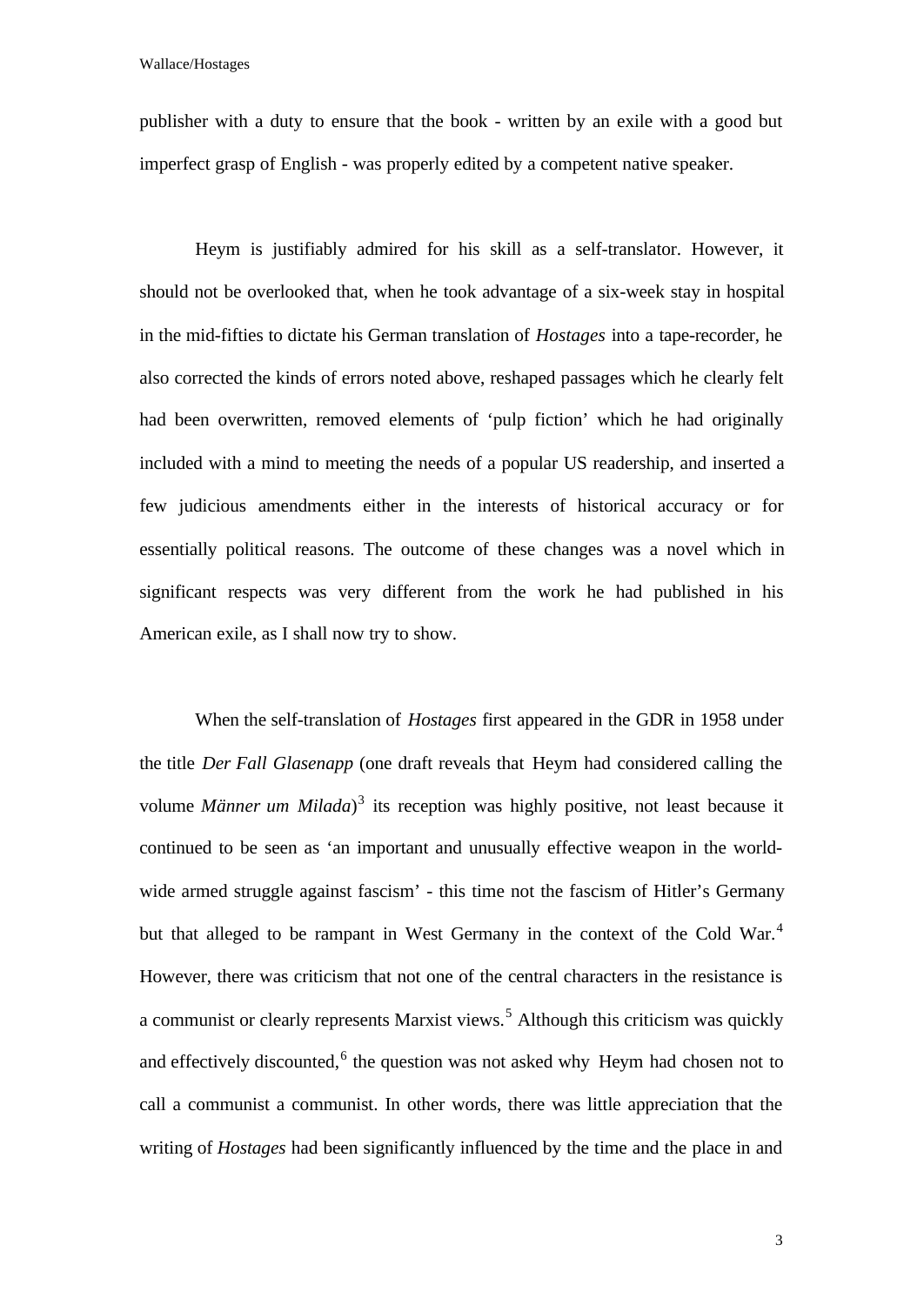for which it had been conceived. What were also overlooked were some changes which Heym had made precisely because the German version was appearing at a different time and for a different readership. Most significantly, a member of the resistance who is described as 'one of those men who have an unqualified belief in the leader of their own choosing' (E286) becomes 'one of those who have a somewhat naïve belief in their leading comrades<sup>7</sup> - a change which makes explicit the communist dimension of the resistance which *Hostages* was less anxious to emphasise.

Equally important were the substantial cuts which Heym made in order to remove the pot-boiler aspects of *Hostages*. Having evidently felt that these were an essential genuflection to (male) American popular taste, he realised they were inappropriate to the much more staid, more 'serious' cultural climate of the GDR and therefore removed them. One example will prove the point (and would also provide a fruitful starting-point for a feminist analysis of the novel):

Such a wave of hot compassion filled Breda that it burst the floodgates of his reticence […] Tomorrow lay somewhere beyond them. […] Harvest the hour before it falls into time, to be lost forever. […] Their union was as natural as the elements; as the stars, drawn together through limitless space, unite to form a new sun; or the molecules that clash and erupt into flame. […] Like freshets the blood of her heart inundated him, who was in her heart. […] My flesh is burning, sweet, consuming fire. A thousand sense-threads bind me to him, each one seeking him, tasting him, drinking him. Let there be no single nerve orphaned! Each one must receive him, his immense glowing wonderful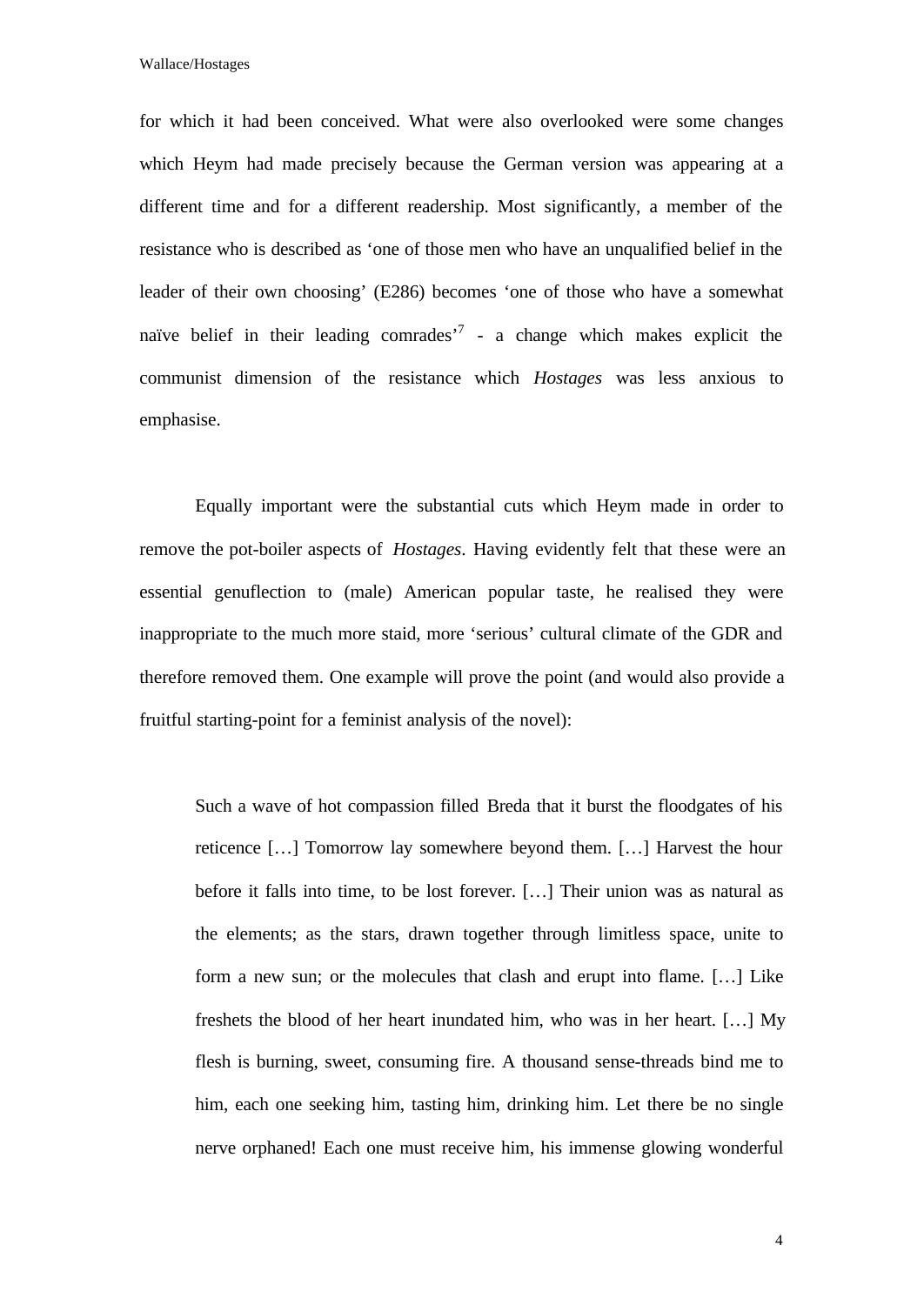life, each one must be blessed. […] This is the sea, the wild, joyous sea. We swim exulting, borne by its waves from unfathomable depths up into the sky, the clouds. We soar like birds, strong birds with wide-spread wings, supported by the storm, flying to the sun - up and up and up. / I am a fireball. I am light, oh so light. This man in me, this beloved child. I carry him with me to unscaleable heights, to infinite azure. I can do it  $[\dots]$  [he kisses her] shyly, as one kisses the hem of the blue gown of the Virgin. (E194-5; G224: the entire section is cut)

Another substantial cut, which removed one of the novel's least satisfying episodes, provides a clear indication of Heym's concern to edit and re-write where necessary. In the original, the success of the resistance's plot to broadcast to the Czech nation from the Nazi-controlled radio-station in Prague depends on Breda's strikingly close physical resemblance to Otokar Simek, a particularly odious Nazi announcer whom he is to replace at the microphone while managing to avoid detection. Clearly recognizing that this episode stretches the reader's credulity too far, Heym dropped it in the German version (as well as in the Seven Seas version published in 1962), instead simply requiring Breda to pose as a plumber in order to gain access to the studio and deposit there a taped message which the unsuspecting Nazis will then broadcast in the belief that it contains one of their own political commentaries.

The end of the novel brings a further change which shows again how Heym sees the opportunity to translate his exile novel as an opportunity both to adapt it to a new and very different readership and also to improve it through some judicious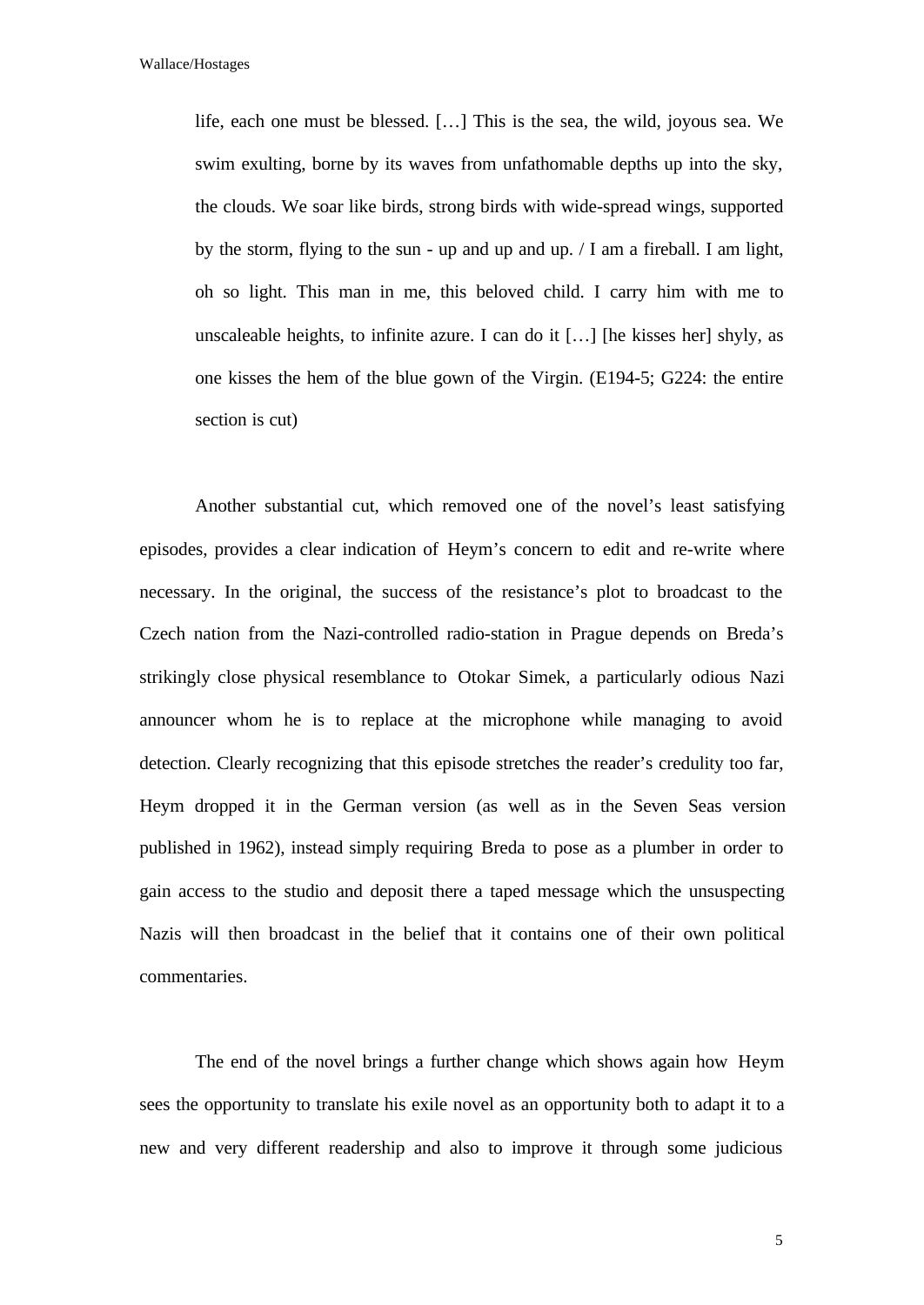editing. On the last page of the English version Reinhardt predicts that his successors and Heydrich himself will fail just as he has in the struggle against the Czechs and that Heydrich will meet a violent end. Heym's American readers were of course keenly aware that Heydrich had indeed been assassinated less than six months before the novel appeared in late 1942 (Heym recalled that at the time he was working on the eighth or ninth chapter), $^{8}$  and this would have lent a prophetic certainty to Reinhardt's anticipation of the Nazis' ultimate defeat. In the German version, however, Heym chooses to omit the prediction of Heydrich's violent death - perhaps because, in 1958 when Heym's self-translation was published, Heydrich had been dead for over sixteen years and Heym may have felt that any prediction of his death would have lacked the dramatic impact it had in 1942.

A final example of Heym's role as an improving adapter of his own novel concerns his depiction of the resistance. One of the main thematic strands of *Hostages* focuses on a cargo of munitions which the Nazis are keeping on boats in Prague docks and which they intend to send to the Eastern front for use against the Russian people. The resistance's plan is to blow up these munitions with the help of Prague's longshoremen. Heym appears to have realised how unlikely (indeed, given Prague's location, how misconceived) this episode was. While Prague is situated on the banks of the Moldau, it does not have the kind of port facilities implied by reference to 'longshoremen' and 'piers'. In the interests of historical realism Heym therefore switches in *Der Fall Glasenapp* from boats to the railways and from longshoremen to railwaymen.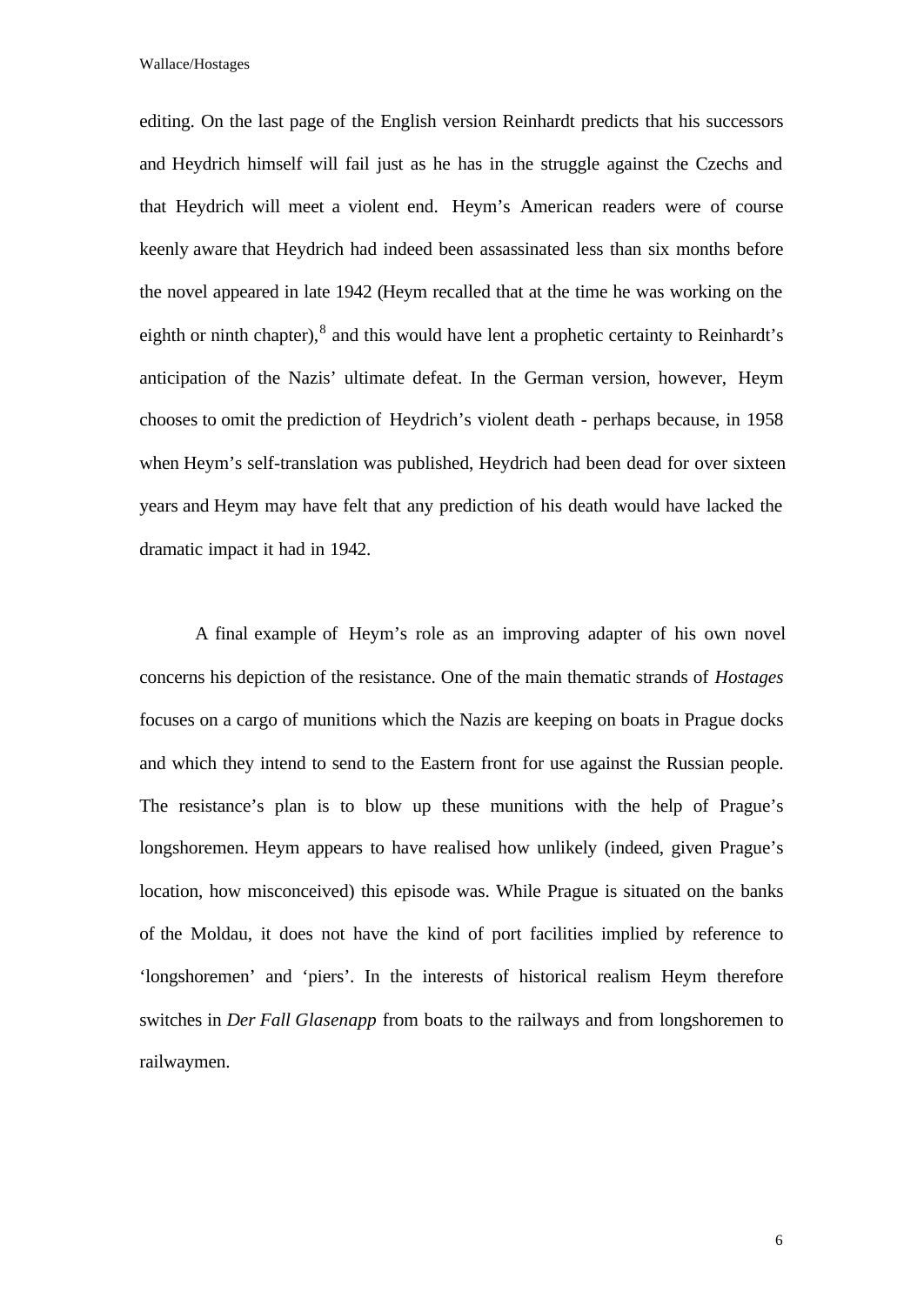In sum, it can be said that *Der Fall Glasenapp* is an adaptation rather than a straightforward translation of *Hostages* - a rewriting (to use Lefevere's term)<sup>9</sup> which takes account of a new historical context, readership, culture, and, in a sense, of a new, i.e. more experienced, author. The German text makes explicit what could only be suggested in the English (e.g. the use of 'Genossen' [comrades] - a striking example of the politics of translation), removes material which the 'mature' author believes the 'inexperienced' author should have omitted, includes aspects which the new target readership will understand (e.g. the reference to the German boxing legend Max Schmeling) while deleting others which had been aimed at the original target readership. Despite the identity of author and translator, the comparison between *Hostages* and *Der Fall Glasenapp* reveals that literary translation can never be reduced to straightforward linguistic decoding, but always involves strategies of intercultural transfer, of cultural interaction and negotiation.

In preparing the Seven Seas edition of the novel (published as *The Glasenapp Case* in 1962) Heym took the opportunity to make a further series of minor linguistic excisions, additions and other improvements. Although not every example of less than perfect English in the 1942 edition was changed, he did remove some of the most jarringly obvious instances.<sup>10</sup> Many of the important adjustments made in the German edition were retained, particularly the removal of the sub-plot involving Otokar Simek and the transformation of the longshoremen and their barges into railwaymen and trains. Interestingly, the decision to expurgate the pot-boiler aspects in the German edition was rescinded here, with Heym evidently believing that a version of his work intended for English-speaking readers need not be inhibited by the requirements of a GDR readership (or censor).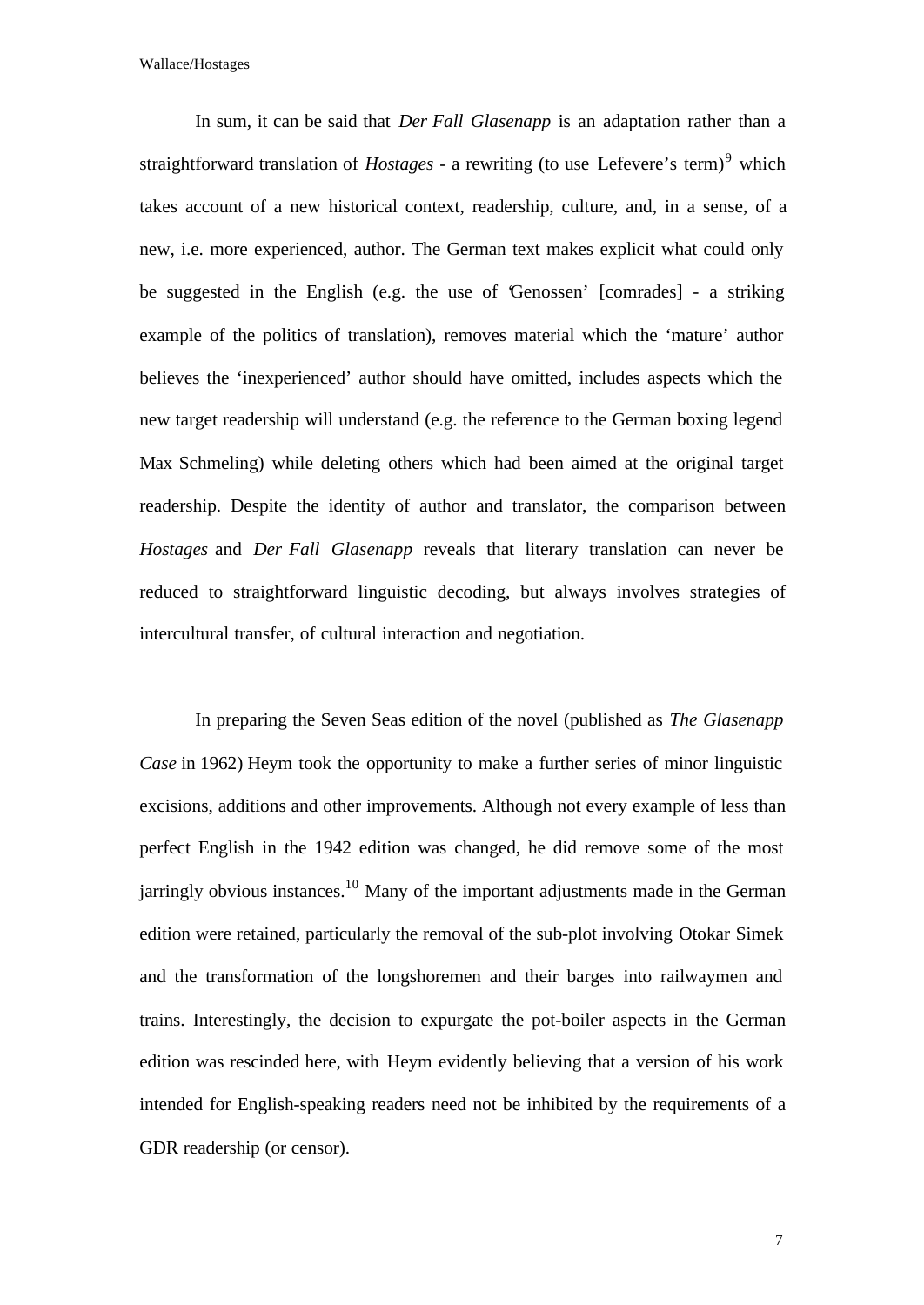Given Heym's own later reworkings of the novel, particularly to the German version published in 1958, it is ironic that, when *Hostages* was turned into a Hollywood film in 1943, he quickly let it be known that he had had no direct involvement in the adaptation of the novel and that he had strong reservations about the changes which had been made in the movie. Speaking as a US soldier to a group of fellow conscripts at a showing held in Camp Ritchie on 23 October 1943, Private Heym stressed that Hollywood had left out some material he would have retained and had added other material of their own, all supposedly in the belief that this would increase the film's public appeal:

So, please don't hold me responsible if you like or dislike some of the features in the picture about to be shown. Out in Hollywood, they have their own conception of what the public goes for - and they have left out much of what I would have liked to have on the screen; and have added some of what the Hollywood producers felt would give the audience a kick.<sup>11</sup>

While it is certainly true that *Hostages* has never achieved anything like the popularity or attracted the serious comment that other anti-fascist films such as Hangmen also die have known, its qualities are arguably such that it deserves to be far better known than is currently the case. This might have been even more true if Heym had taken a less 'hands-off' attitude at least to the question of the film's music. It is known that Hanns Eisler, who had provided an imaginative musical score for Fritz Lang's *Hangmen also die*, expressed a willingness to do the same for *Hostages*. In a letter dated 7 January 1943, Heym responded to Eisler's offer as follows: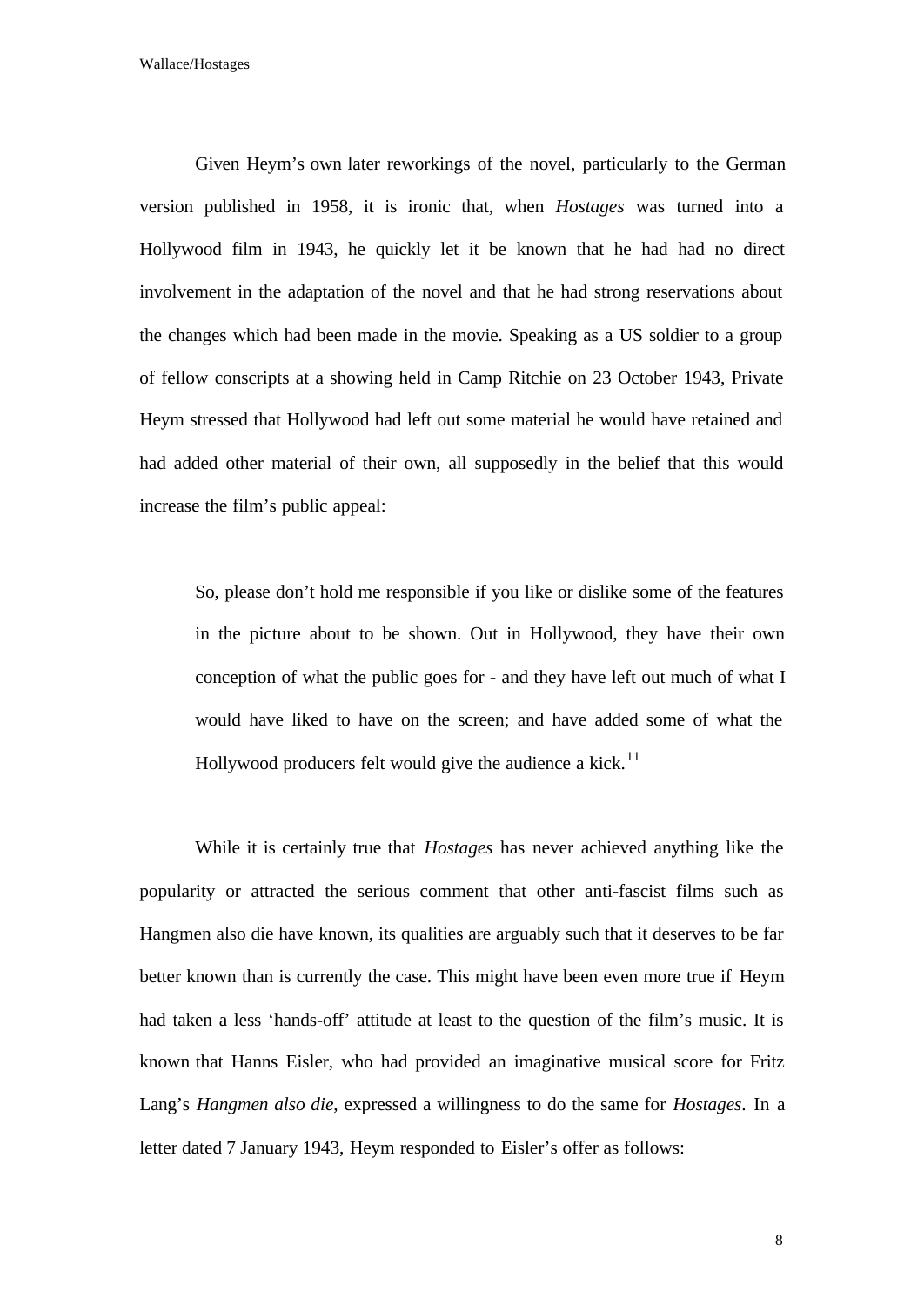Dear Hanns Eisler,

Thanks for your wire.

I should be very glad to have you write the music for 'Hostages'. Unfortunately, I have no influence whatever on who does what with the movie. My book, once having been bought by Paramount, has become a 'property' and, at that, a property not anymore belonging to me.

Since you are on the coast, I think it best if you got in touch with the studio and with Frank Tuttle. If it will help you any, tell them that I would wholly approve of your doing the score.

Best regards to Lou.

Yours,

[signed Stefan Heym] $^{12}$ 

By taking no action Heym failed to exploit an opportunity which, had Hollywood agreed, might have significantly improved the quality of the film and also, incidentally, reinforced the many significant contributions made by numerous actors from the émigré community, particularly Oscar Homolka's excellent portrayal of the quisling Preissinger and Reinhold Schünzel's superb performance as a ruthless, selfserving Nazi officer. Despite being praised as 'a major achievement' by an uncritical reviewer in the *Hollywood Reporter*, <sup>13</sup> the uninspired music score by Victor Young, with its monotonous echoing of assertive Wagnerian motifs whenever Nazi brutality is to be invoked and its banal use of Dvorak's wistfully lyrical Slavonic Dance No. 2 in E minor whenever the qualities of Czech patriotism are to be intimated, is an irritating weakness but one which Heym might have helped avoid.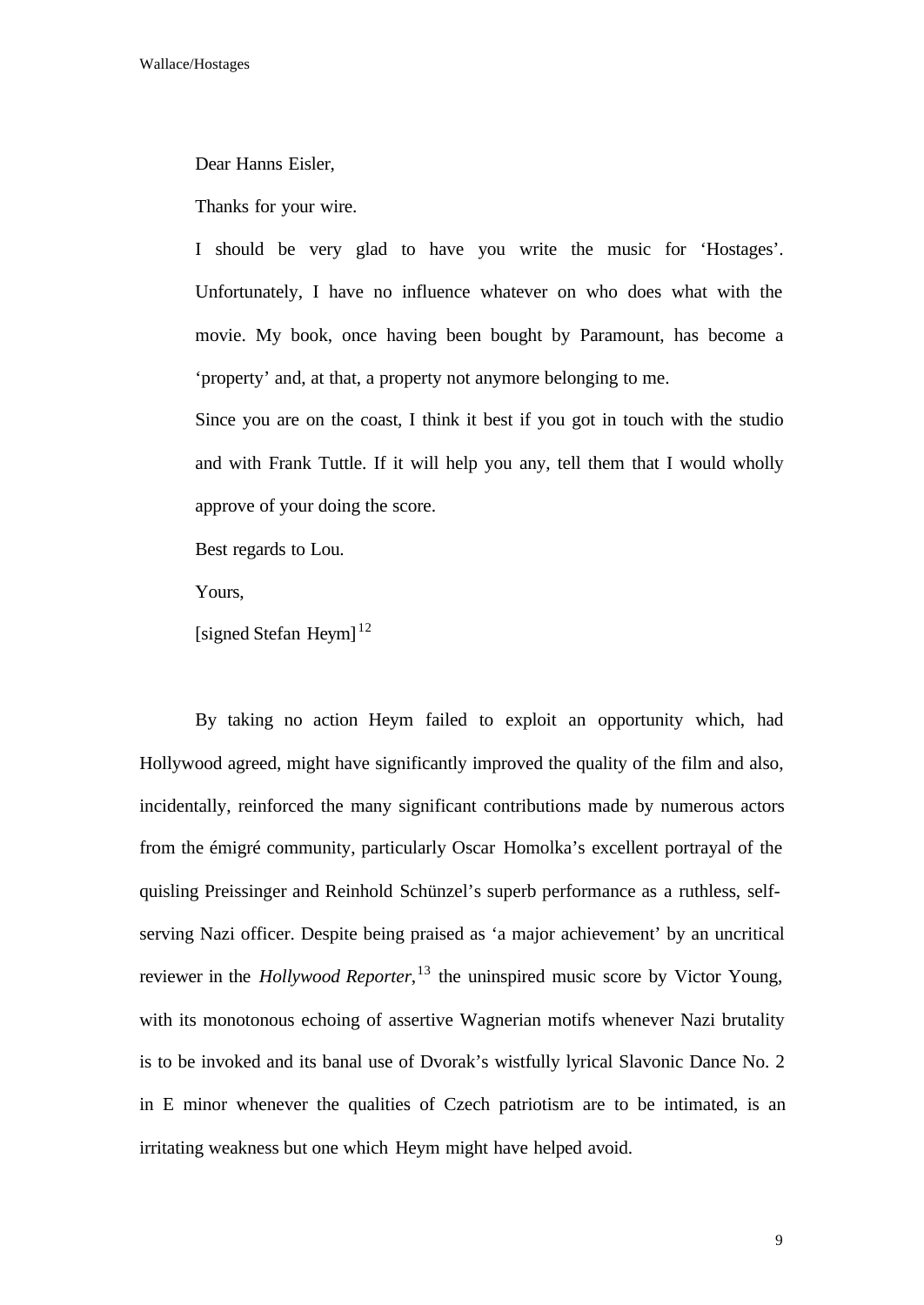Heym could have had few initial complaints about the film's director, Frank Tuttle, and one of its screenwriters, Lester Cole, since both were known to have strong communist sympathies, but they faced enormous pressure from the studio to subordinate the anti-fascist message to the requirements of the love interest. According to Cole's account, the film's brash and devious Executive Producer, Buddy de Sylva, made clear that what primarily interested him about the two young lovers, Milada and Breda, was not their membership of the Czech resistance:

Nazi-Shmazi, a man is a man to her [Milada], and here is this gorgeous hunk of meat [Breda] who looks at her in a way that she melts. Like hypnotized. Before she knows it she's in bed with him, and he is something. […] Got it? Love, sex, politics, the works. We got it all in one package. It's just that sex hooks her into the underground, not that intellectual political crap.<sup>14</sup>

To their credit the film-makers proved resistant to the particularly primitive gender politics which de Sylva would have imposed on their work. Despite such unpromising circumstances the screenplay somehow manages to take characters and incidents from what (in an odd slip of the memory?) Cole calls the eight exciting stories which make up the book and to construct from them a coherent dramatic narrative. Cole and his co-writer, Frank Butler, keep the focus from beginning to end primarily on the novel's essential political message that, even in the face of brutal repression, the Czech underground is brave and resourceful. Early drafts opened with the focus on anti-Nazi protests by students at Prague University<sup>15</sup> or on the Nazis' brutal destruction of Lidice in response to the assassination of Heydrich,  $16$  but, while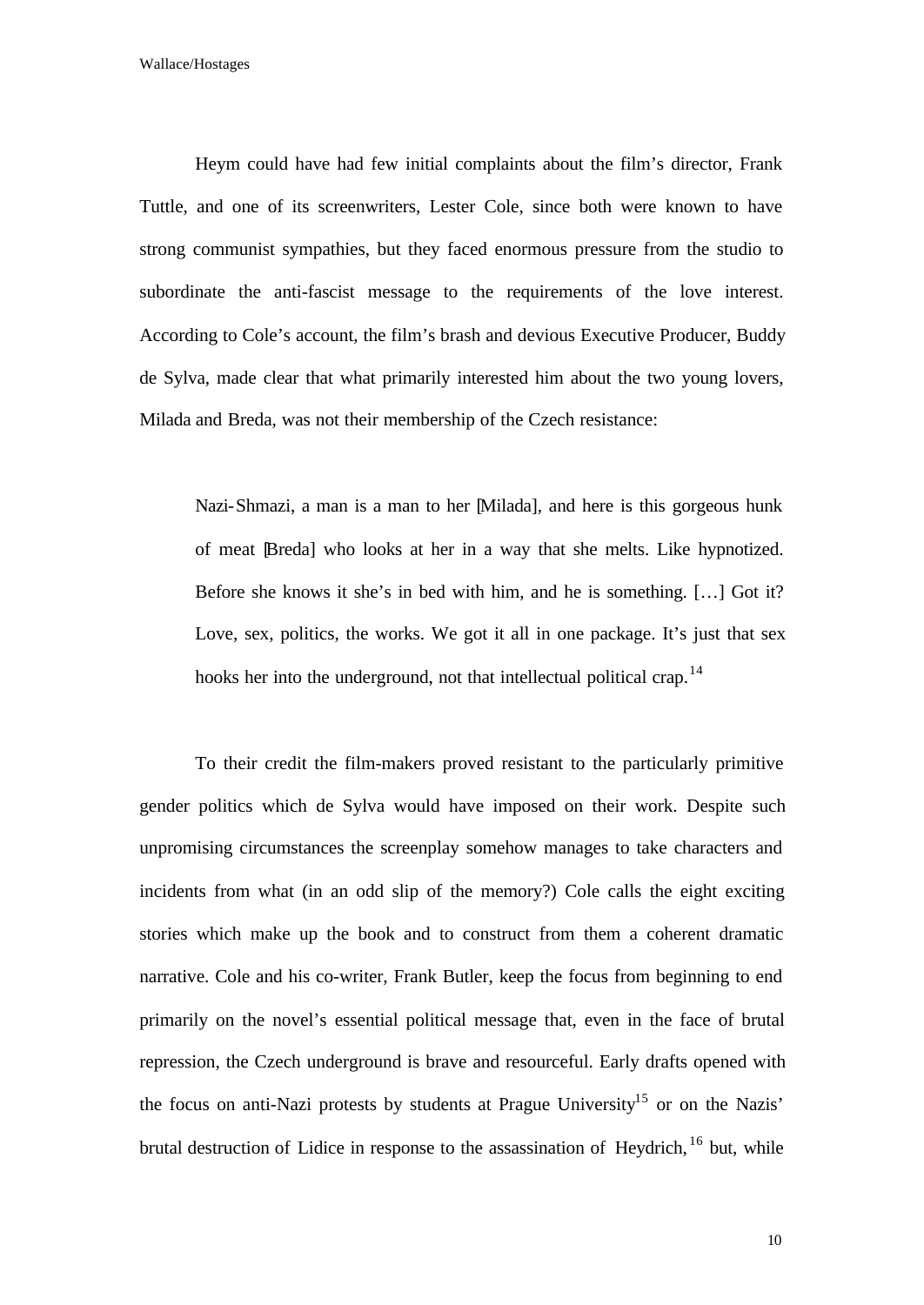later versions removed these references to well-known historical events, the insistence on the anti-fascist underground's brave resistance was never compromised. Heym's novel was written with the interest of the American reading public in action, romance and a fast-moving plot clearly in mind, and the same is very much true of the film. Yet, while it is true that the final shot does show Milada and Breda walking side by side along the water-front while in the background the munitions barges sabotaged by the underground continue to explode spectacularly, the development of the love interest remains relatively restrained throughout the film and never threatens to displace the anti-fascist message as the main focus of attention.

An equally important consideration were the wishes of Joseph Breen of the Hays Office, the strait-laced organisation in Hollywood responsible for ensuring that the spirit and letter of the Production Code, the film industry's attempt at selfregulation, were respected by the moviemakers. The correspondence which Paramount conducted with Breen as *Hostages* went into production provides a fascinating case study of the at times farcically prim standards which Breen sought to impose. Commenting on the first pages of script to reach him, Breen notes:

We regret to report that these sequences contain one element which could not be approved under the provisions of the Production Code. This element is the use of a room containing a number of public toilets as a location for various scenes in the picture, together with the use of the expression 'lavatory attendant' in the reference to the story's hero.

It is imperative that both the location and the expression be changed, or we will be unable to approve the finished picture.<sup>17</sup>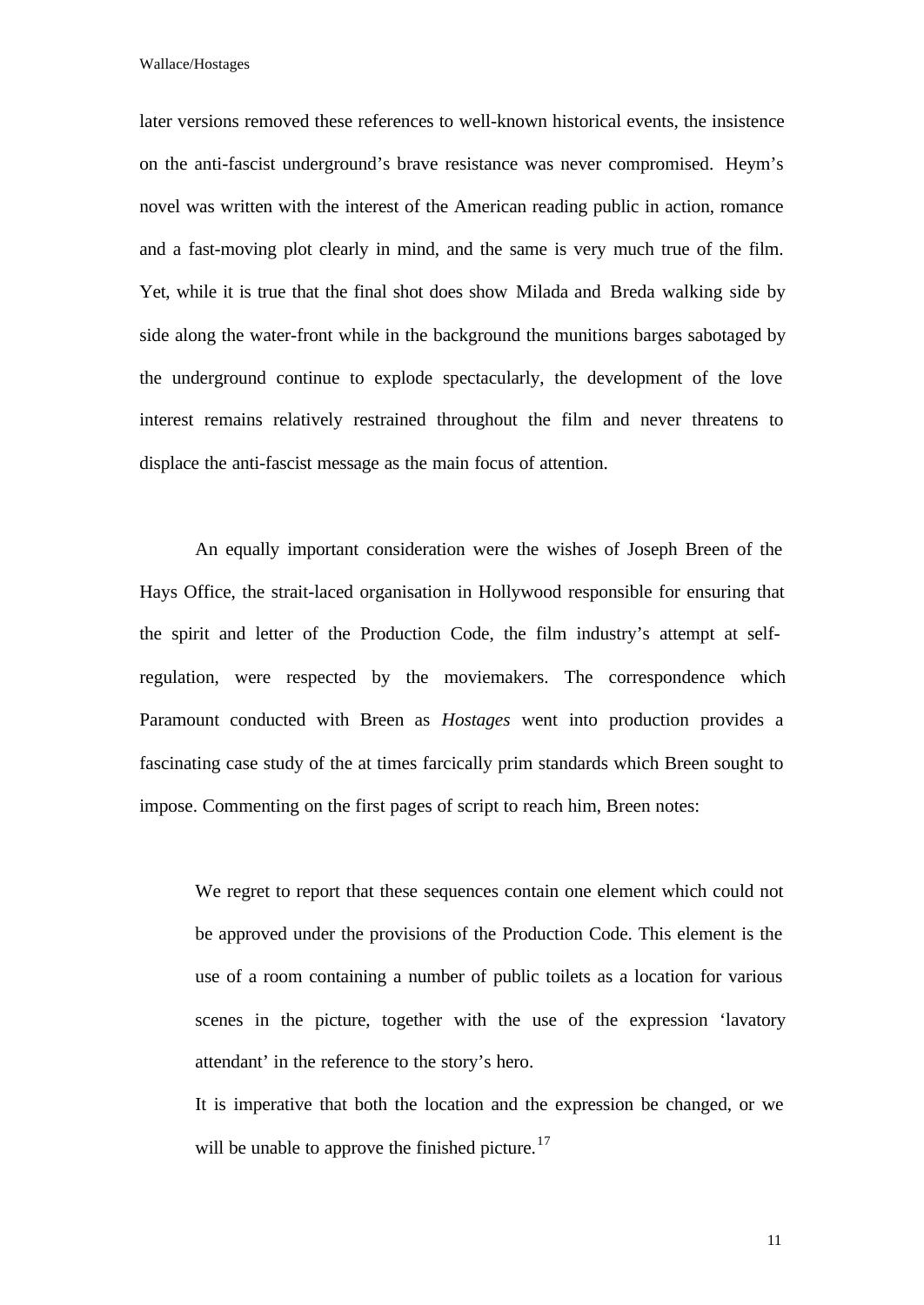While the studio proved able to resist any change to the location, the term 'lavatory attendant' was in due course replaced by 'washroom attendant' but not before Breen had repeatedly had to insist on this. Similarly, his request that the reference to Glasenapp's being 'sick to his stomach' should be 'handled carefully and inoffensively' is reiterated in order 'to avoid anything which might be offensive to mixed audiences. Also, we ask that the retching sound be omitted.<sup>18</sup> Breen's sensitivity to lavatorial allusion is equally apparent in his request both that the scene in which a hostage is seen carrying a slop bucket be omitted as well as 'any other indication of this bucket in any succeeding scenes,'<sup>19</sup> and also - a particular challenge to the filmmakers' ingenuity! - 'that there will be no water closet doors showing in the washroom.<sup>20</sup> Given also Breen's anxiety to avoid 'any suggestion of a sex affair' ('With this in mind we ask that the business of the door slowly closing be omitted.')<sup>21</sup> there can never have been any doubt that the pot-boiler aspects of Heym's novel would have to be air-brushed out of the screenplay.

The various pressures on the screenwriters from the studio and from the Hays Office do not explain all the differences between film and novel, of course. As is inevitable whenever material from one genre is reworked in another, the screenwriters were compelled to modify Heym's story in order to meet the requirements of a film and, in particular, of a film intended for a mass audience. In order to reduce the complexity of the plot, the psychological experiment which Dr Wallerstein conducts with his cell-mates is cut, as is the romantic sub-plot linking Lobkowitz and Prokosch with Mara and her child. All three - Wallerstein, Lobkowitz and Prokosch - are reduced to little more than bit parts in the film. Perhaps more surprisingly, the radio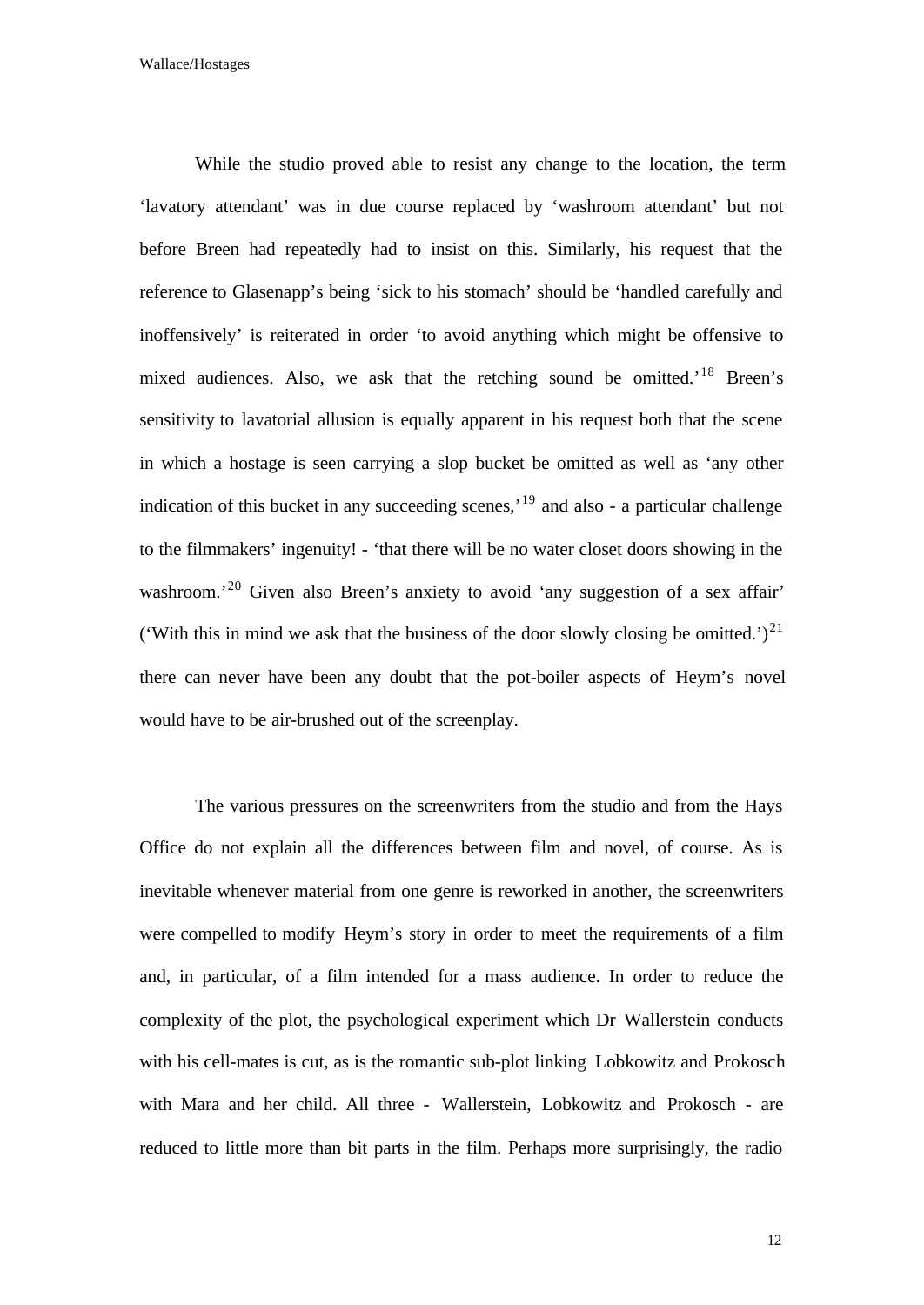broadcast to the Czech people which Heym's resistance fighters manage to pull off and which clearly held out strong dramatic possibilities was also cut. The screenwriters evidently opted not to deviate from and therefore undermine the strong plot line which is suggested in the opening scenes and which leads directly to the resistance's successful attack on Nazi munitions at the conclusion. They also reconfigure the principal characters in the plot in order to produce a structure of relationships which an American audience would find familiar. Breda therefore becomes a newspaper reporter on the Prague *Daily Herald* who pretends to collaborate with the Nazis while actually being a leading member of the Prague underground. The figure of Jan Pavel, Milada's fiancé, is introduced in order to form with Milada and Breda an example of Hollywood's all-too-familiar romantic triangle, raising the equally stereotypical question of who will 'win the girl'.

Another new character is the old man Josef, who is used to carry forward the recurrent debate in Hollywood's anti-Nazi films about the moral wisdom or otherwise of sacrificing the life of one hostage in order to save that of many others. In Hangmen also die, the underground decides that Heydrich's assassin, Svoboda, should not hand himself over to the Nazis because he is a symbol of the Czech people's resistance to the Nazis. By contrast, Josef in *Hostages* is willing to 'confess' to the murder of Glasenapp in order to save 26 innocent hostages, including Janoshik. His reasons, interestingly, are not so much moral as practical and pragmatic. He believes his usefulness to the resistance is almost at an end and that the Nazis are about to arrest him anyway. He argues that the Nazis will see him as the 'logical' assassin in that he has a clear motive - revenge for the daughter whom the Nazis killed. His confession is therefore the best practical step which can be taken to ensure that Janoshik can deliver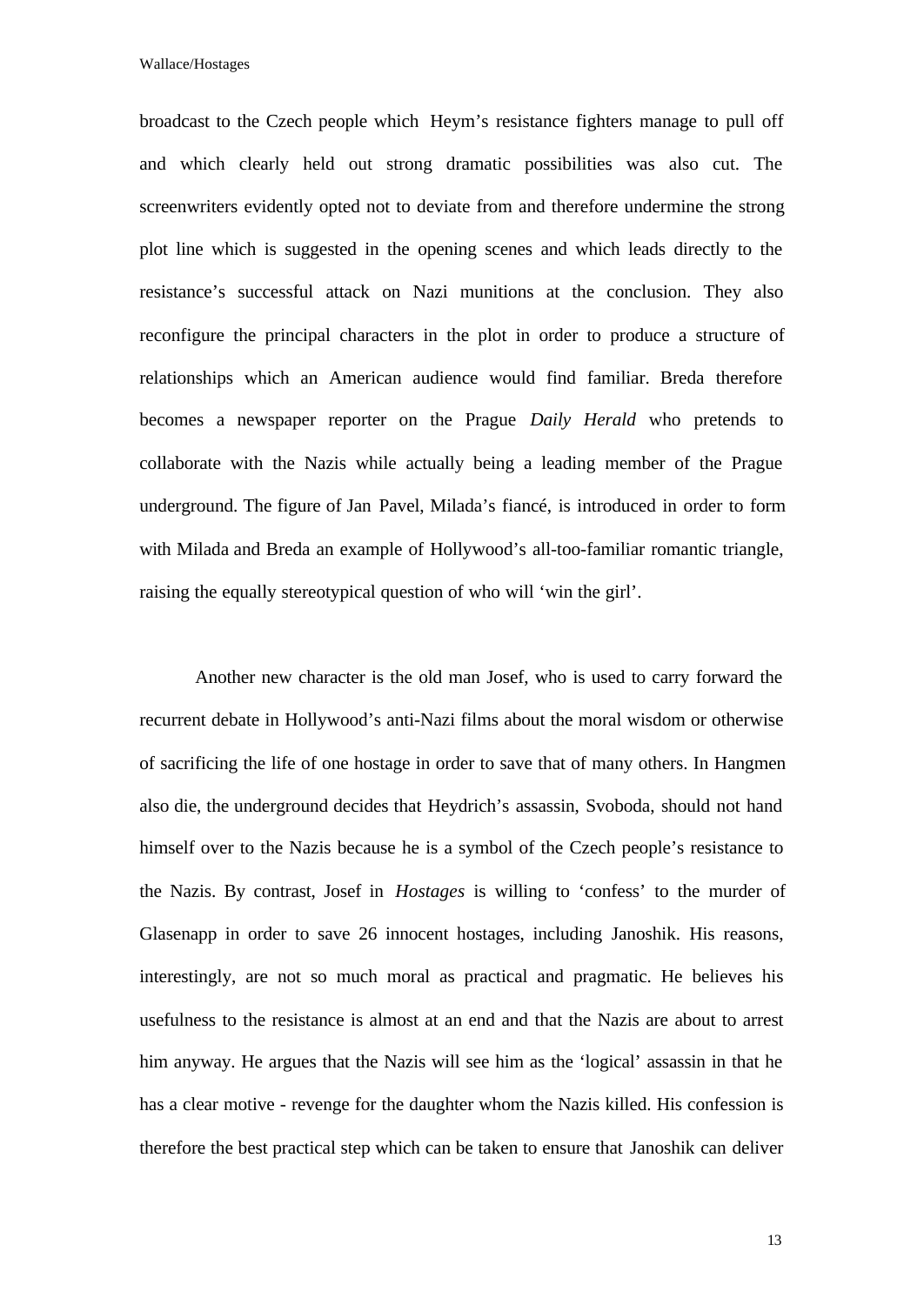his message to the underground. As it happens, Josef is killed by the Nazis before he can give himself up, but Breda is delegated to take his place, thus reinforcing the underground's decision that the sacrifice of one life is justified when this can save that of many others. Milada herself is transformed into the unfortunate daughter of the egoistic quisling, Preissinger, a shift which involves her, in one particularly powerful scene, in the moral conflict of having to choose between delivering to the tender mercies of the Nazis either her father (a venal, opportunistic capitalist who is a leading collaborator, but her father none the less) or the resistance as represented by Breda. Finally, in what looks like a concession to Hollywood's need for a 'happy ending' Janoshik is allowed to survive the bloodshed and general mayhem of the closing scenes, but not before the full extent of Nazi brutality has been demonstrated by the execution by firing squad of their Czech hostages.

Other changes are made, some of which are clearly intended to reinforce the negative impression of the Nazis which the general public would have gleaned from media coverage of the war. The Nazis' degrading treatment of women, for example, is highlighted early in the film when we learn that Glasenapp's fiancée has been made to join a breeding colony where she will be ruthlessly treated as no more than a means to produce new 'heroes' for the Führer, while in a later scene innocent and frightened young Polish girls are forced to line up before Nazi officers leering lasciviously at their helpless sexual prey. A further change is the introduction of the cunning and utterly ruthless General, played with chilling skill by Reinhold Schünzel, one of half a dozen actors of German background who take leading roles in the film. It is the General who comes up with the plan to keep Preissinger in captivity so that he and others can pocket the profits from the capitalist's coal syndicate and then, displeased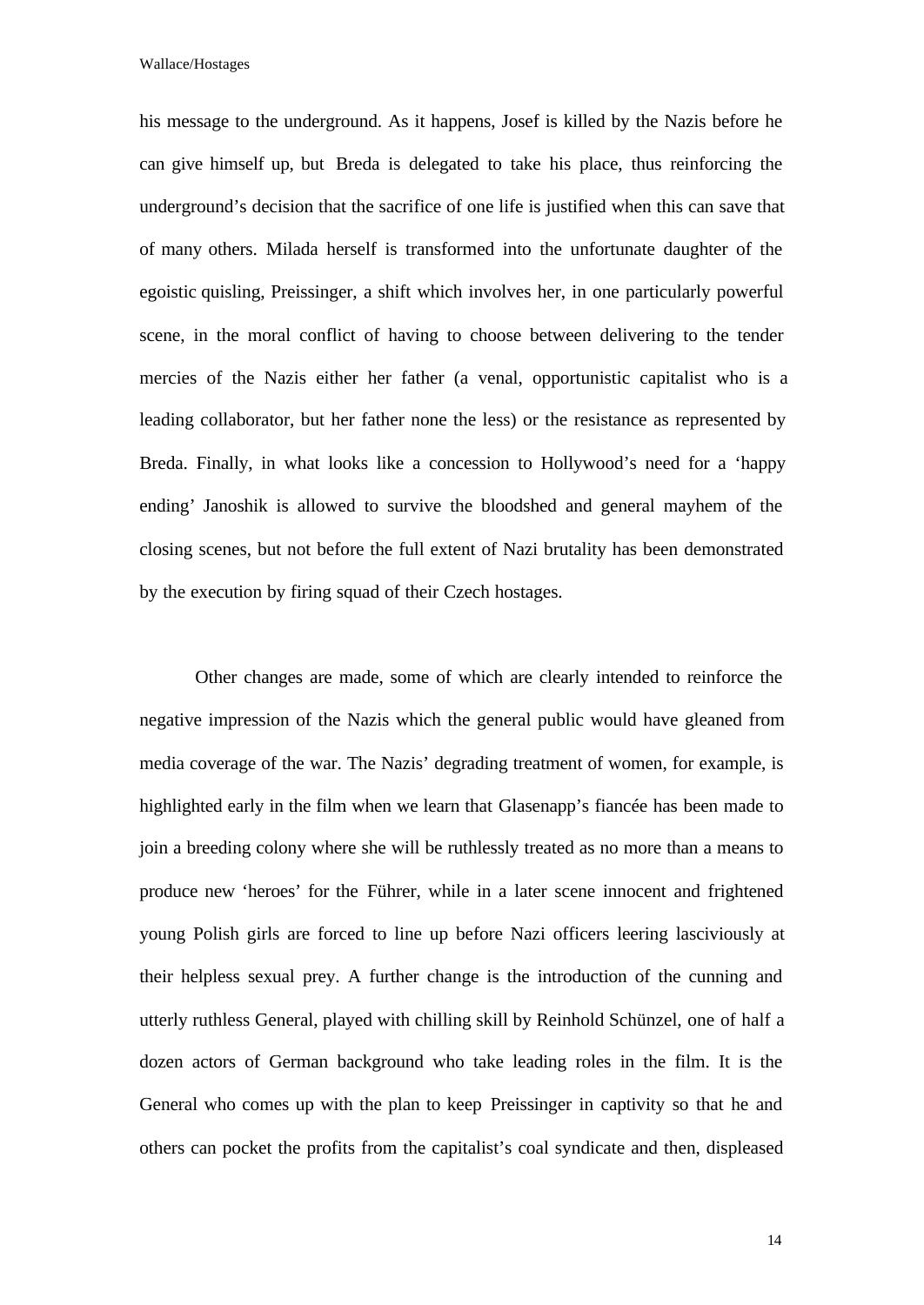by Reinhardt's failure to prevent the underground's success and - even more - anxious to remove the only person who knows the real reason why he is determined to keep Preissinger under lock and key, murders him in cold blood while making it look like suicide. Finally, in an obvious attempt to be as up to date with historical events as possible, the film is located in 1943 (as we are informed at the outset). Given that the assassination of Heydrich took place on 27 June 1942, it was therefore clearly impossible to include Reinhardt's encounters with the Reichsprotektor in the film.

## **Conclusion**

While it is clearly true that his novel was given the 'Hollywood treatment', Heym should have been the last person to criticise this, since he himself had written *Hostages* very much with the needs of a mass readership in mind (and would later significantly rework it for a GDR/German readership). Despite Heym's strictures, we can conclude by agreeing with Helmut G. Asper's recent judgement that the film, while no masterpiece, deserves to be better known than is currently the case and can be counted among the top 30 of the approximately 300 anti-Nazi films which Hollywood made after Pearl Harbour.<sup>22</sup>

The success of *Hostages* shows that, like some other exiles in the USA such as Fritz Lang and Kurt Weill, Stefan Heym successfully adapted to conditions there**,** consciously planning the creation of a bestseller by shaping his first novel to meet what he saw as the needs of the popular reading market.<sup>23</sup> His remarkable ability to write in English so soon after his exile in the USA began is rightly much admired, but, mindful not least of the crucial contribution made by Gelbin to which I referred at the outset, I would argue against any tendency towards exaggeration of this achievement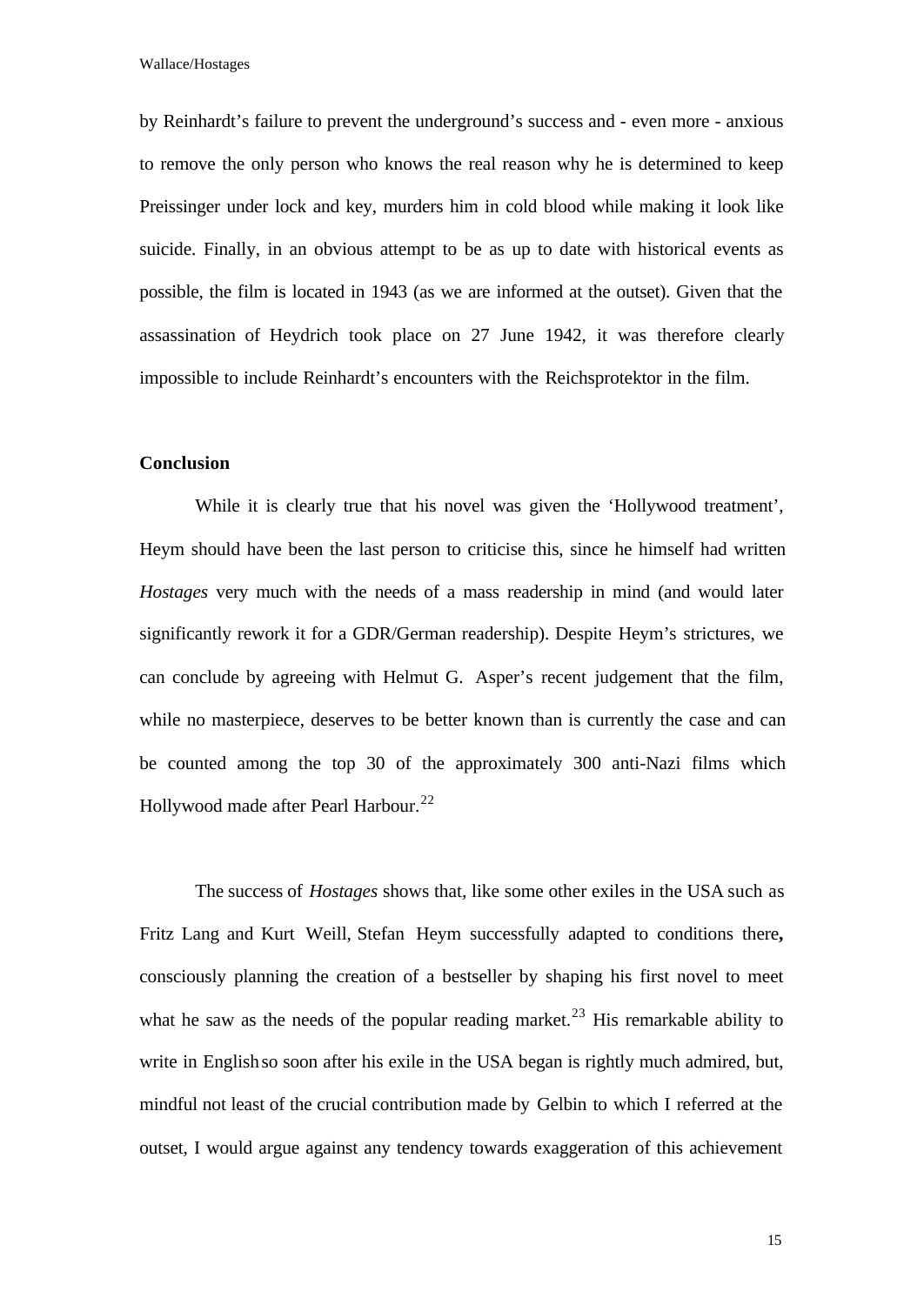as far as *Hostages* is concerned. Close reading of the novel suggests that this is the work of a gifted storyteller who is still, however, in some respects a raw apprentice.

*Der Fall Glasenapp* is often regarded as one proof of Heym's undoubted ability as a self-translator. Comparison of *Hostages* and *Der Fall Glasenapp* reveals, however, that the latter is not a straightforward translation but a carefully edited and in part rewritten version of the novel. In other words, Heym has adapted the novel he wrote in his American exile for the very different needs of the post-war European country of his choice, the GDR. Furthermore, some of the changes suggest that Heym is reflecting his own experience when, in *The Eyes of Reason* (1951) - the last of the four novels he published in English during his exile in the USA, his narrator comments on Lida's account of how she coped with the German occupation of her country, Czechoslovakia:

Joseph had to admit that Lida had told her tale expertly. She had avoided the melodramatic and kept to understatement. She had known what details to embellish, and when to let the stark facts speak for themselves.  $24$ 

Heym's self-translation of *Hostages* demonstrates that this was a lesson he himself had largely learned by 1958.

<sup>2</sup> References to the English version are included in the text as E followed by page number. References to the German version are included in the text as G followed by

<sup>&</sup>lt;sup>1</sup> Stefan Heym Archive, A15.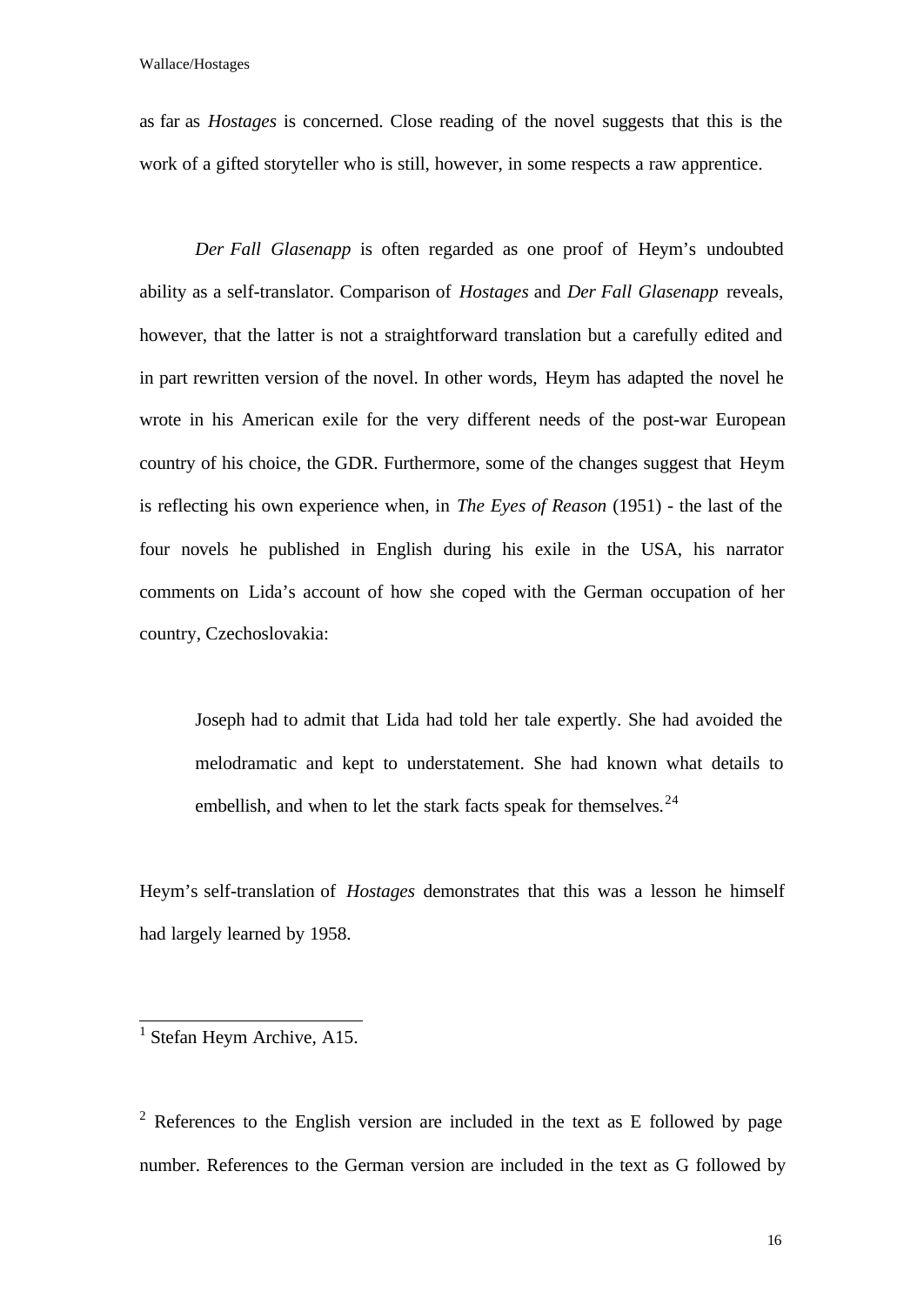l

page number. The following editions have been used: Stefan Heym, *Hostages*. *A Novel* (Garden City, New York, The Sun Dial Press, 1943); Stefan Heym, *Der Fall Glasenapp* (Munich, Bertelsmann, 1976). The first East German edition was published as *Der Fall Glasenapp* (Leipzig, List, 1958). A second edition in English was published in 1962 in the GDR under the title *The Glasenapp Case* (Berlin, Seven Seas).

<sup>3</sup> Stefan Heym Archive, A17.

4 'Wolfgang Joho, 'Historische Aktualität,' *Sonntag*, Nr. 10, 1959: 'eine wichtige und ungewöhnlich wirksame Waffe im weltweiten bewaffneten Kampf gegen den Faschismus'.

5 Cf. Sigfried Stöber, 'Aus antifaschistischer Position,' *Neues Deutschland*, 28 February 1959.

<sup>6</sup> Willi Kohlmeyer, 'Eine falsche Einschätzung,' *Neues Deutschland*, 14 March 1959: 'Es ist richtig: Nirgends im Buch werden Janoschik und Breda als Kommunisten bezeichnet. Aber ist das entscheidend? […] Heym hat nicht etikettiert, sondern zwei Kommunisten in ihrer Denk- und Handlungsweise geschildert. Deshalb ist die Einschätzung, keiner der Helden des Romans sei als Kommunist erkennbar, nicht nur oberflächlich, sondern falsch'.

 $7$  G325: 'die einen etwas naiven Glauben an ihre führenden Genossen haben'.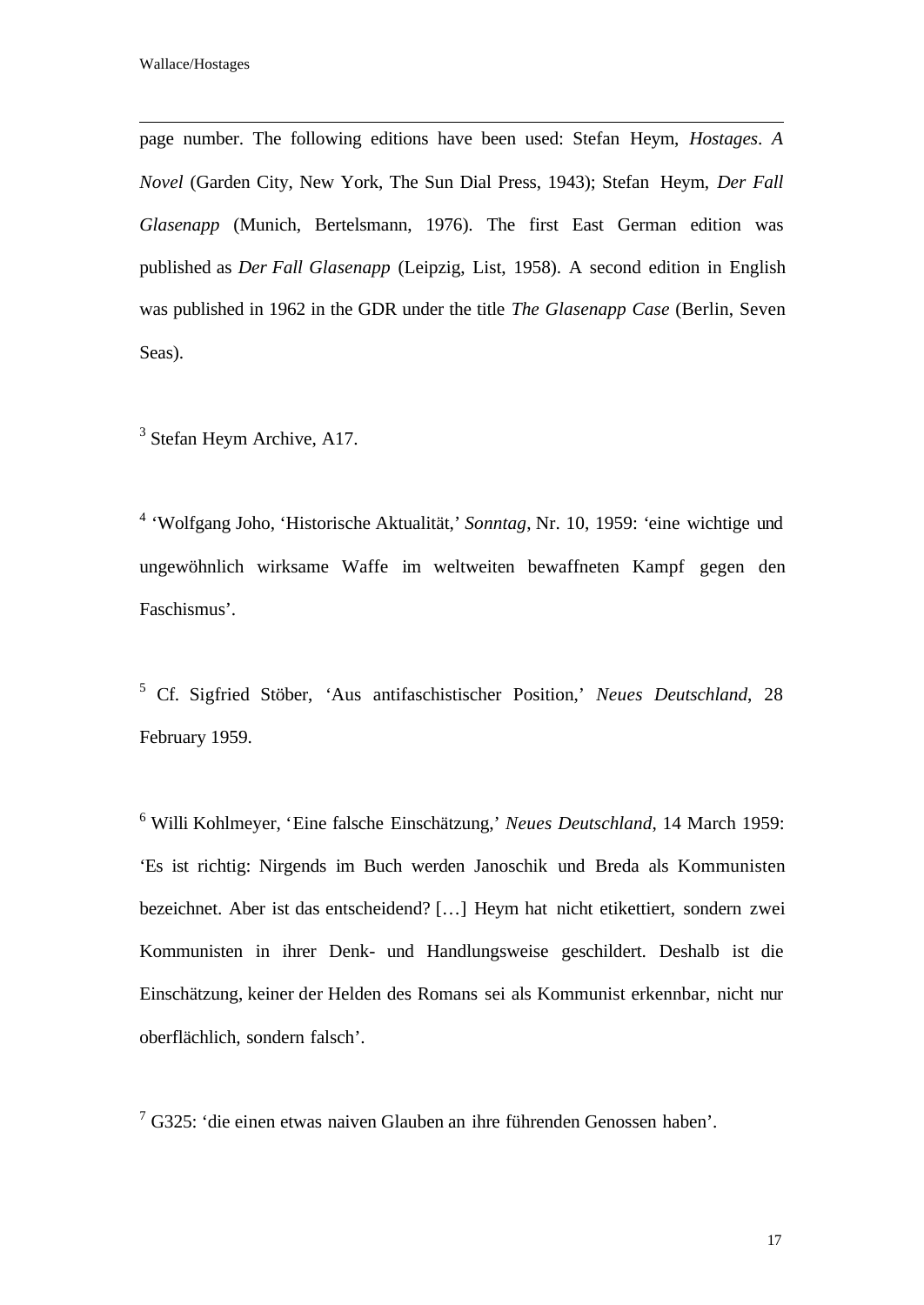<sup>8</sup> Cf. his speech to the Philadelphia Record Book Fair, 15 October 1942, Heym Archive A29.

9 Cited in Susan Bassnett, 'When is a Translation not a Translation?', in *Constructing Cultures: Essays on Literary Translation*, ed. by Susan Bassnett and André Lefevere (Clevedon, Multilingual Matters, 1998), pp.25-40 (p.29).

 $10$  For example, in the 1942 edition, Prokosch 'blusters and brags while his foundation is splitting' (p.120). In the Seven Seas edition this has been changed to 'Look at him bluster and brag!' (p.120).

<sup>11</sup> 'Address. By Private Stefan Heym,' typescript of an address given in Camp Ritchie, Maryland, on 23 October 1943 (Stefan Heym Archive A29). For the German version, see Stefan Heym, 'Rede in Camp Ritchie,' in *Stalin verlässt den Raum* (Leipzig, Reclam, 1990), pp.17-20 (p.17).

<sup>12</sup> Hanns Eisler papers, Feuchtwanger Library, University of Southern California.

<sup>13</sup> Anon., 'Again Nazi Drama can't be disguised,' *Hollywood Reporter*, 8 November 1943.

<sup>14</sup> Lester Cole, *Hollywood Red* (Palo Alto, Ramparts Press, 1981), pp.193f.

<sup>15</sup> Comprising 76 pages, this first treatment is dated 11 August 1942 at the top of the text, although the date 20 August 1942 is given on the cover. Deposited in Margaret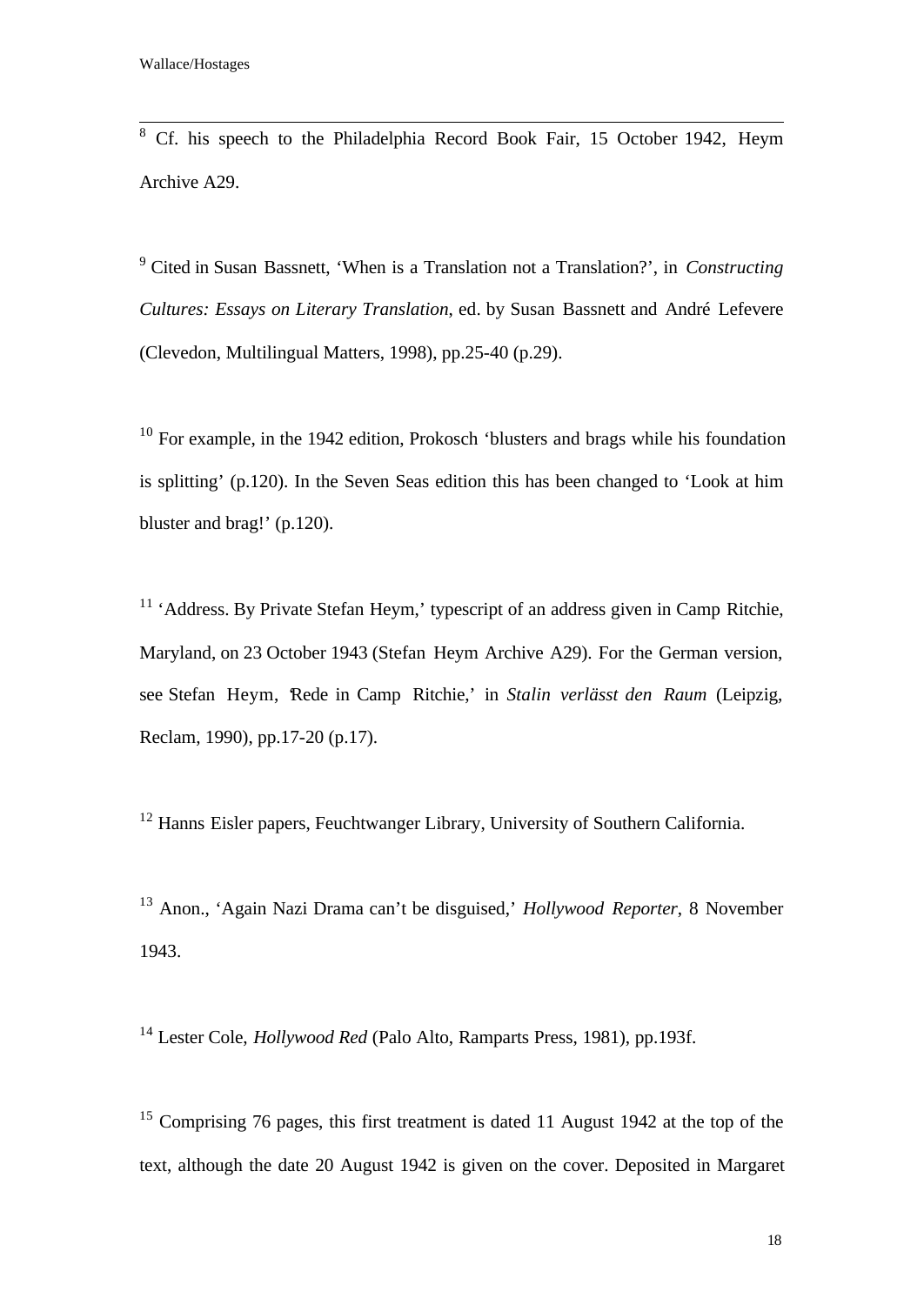l

Herrick Library, Academy of Motion Picture Arts and Sciences, Los Angeles (henceforth: MHL).

<sup>16</sup> This revised treatment is dated 20 August 1942 on the cover but at the top of the text itself the date 30 September 1942 is given. The 'typed script' version dated 18 December 1942 continues with the reference to Lidice but this is finally dropped in the revised 'typed script' dated 14 January 1943. MHL.

<sup>17</sup> Letter from Joseph Breen to Luigi Luraschi of Paramount's Censorship Department, 15 January 1943. MHL.

<sup>18</sup> Letter from Joseph Breen to Luigi Luraschi, 26 January 1943. MHL.

<sup>19</sup> Letter from Joseph Breen to Luigi Luraschi, 28 January 1943. The request was repeated in a letter sent on 9 February 1943. MHL.

<sup>20</sup> Letter from Joseph Breen to Luigi Luraschi, 5 February 1943. MHL.

 $^{21}$  Letter from Joseph Breen to Luigi Luraschi, 22 January 1943. MHL.

<sup>22</sup> Helmut G. Asper, *Filmexil in Hollywood. 'Etwas Besseres als den Tod…' Porträts, Filme, Dokumente* (Marburg, Schüren, 2000), esp. p.448.

<sup>23</sup> Cf. Stefan Heym, *Nachruf* (Bertelsmann, Munich, 1988), p.208.